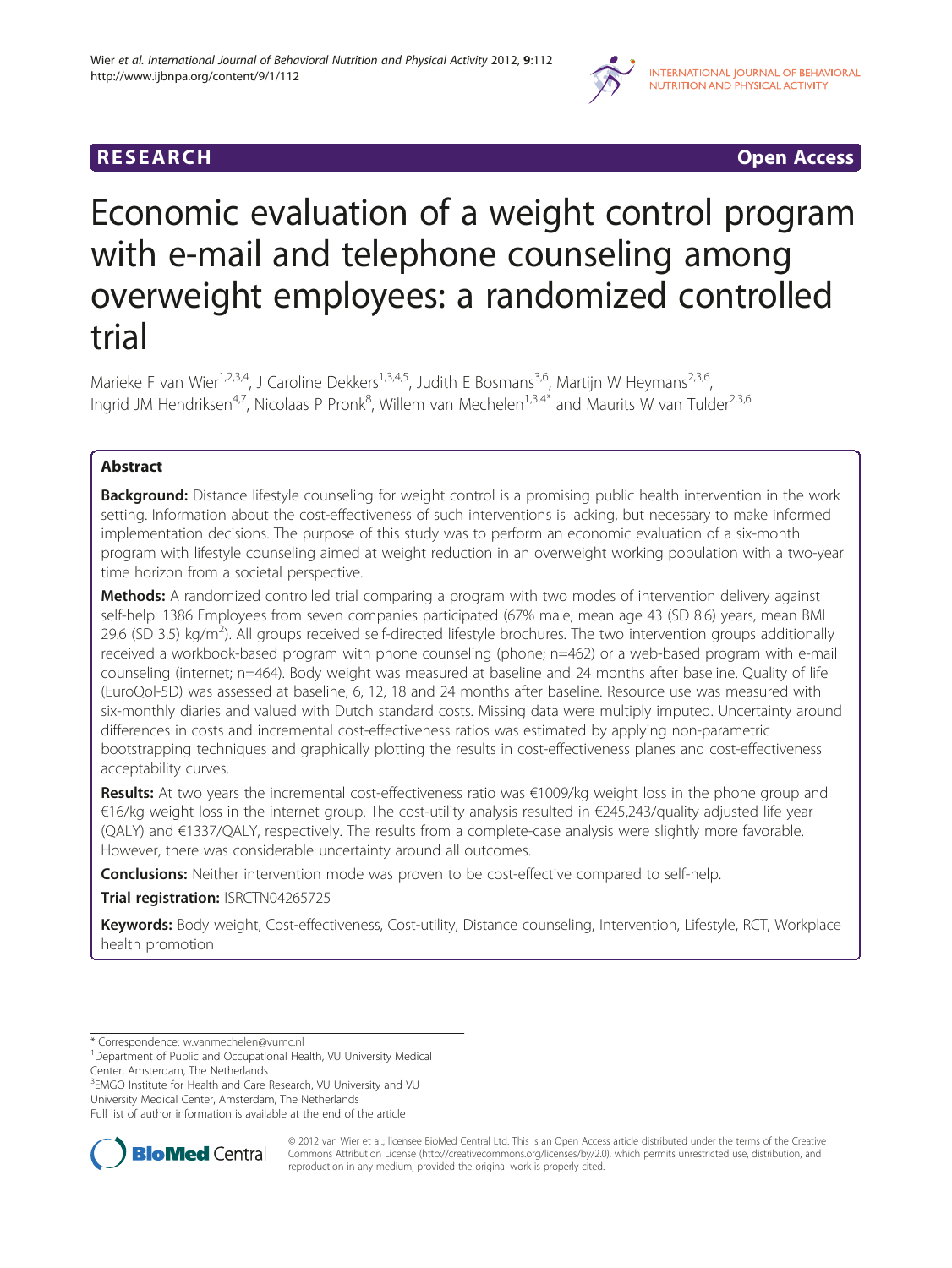# Background

Globally the number of people who are overweight, defined as having a Body Mass Index (BMI) of  $25 \text{ kg/m}^2$ or higher, is increasing. In the Netherlands, almost half of the population is overweight [[1\]](#page-10-0). Overweight is linked to the development of chronic diseases like type 2 diabetes, cardiovascular disease and certain types of cancer and has a considerable impact on public health [[2\]](#page-10-0). The increased prevalence of overweight also has an impact on the work setting. In comparison with employees with a BMI below  $25 \text{ kg/m}^2$ , overweight employees have longer sick leave spells [\[3](#page-10-0)] and are at increased risk for work disability [\[4](#page-10-0)]. Treating and preventing overweight among employees could result in health gains and possible cost reductions due to decreased health care use and absenteeism. Implementation of weight control programs in the occupational health care setting may be advantageous from both a company and a societal perspective. However, economic evaluations of interventions are needed to guide implementation decisions.

The motivation behind health economic evaluations is getting the most benefit from the scarce resources available to society. Economic evaluations should therefore take a societal perspective.[[5\]](#page-10-0) This societal perspective implies inclusion of all relevant costs and effects, regardless of who pays the costs or who receives the benefits [[6\]](#page-10-0). The societal costs are weighed against health benefits. An advantage of the societal perspective over narrower perspectives is that it shows the distribution of costs and benefits over societal payers and allows for bargaining between them [[5](#page-10-0)]. In the Netherlands, companies pay for occupational health care and prevention. They have to make decisions within a tight budget regarding allocation of resources. Therefore, the narrower perspective of the company, weighing the costs and benefits to employers, may also be relevant in economic evaluations of workplace health promotion.

Interventions for weight control in the clinical setting are usually based on behavior modification and comprise several face-to-face meetings, either individually or in a group. Several modeling studies have shown that these interventions may be cost-effective from a societal perspective [[7\]](#page-10-0). Yet, face-to-face interventions could be impractical in the work setting. Employees mention constraints of time and location as barriers for participation in them [[8](#page-10-0)]. Programs that make use of distance communication technology for person-to-person counseling, like e-mail and telephone, have the potential to be more accessible to employees. Limited evidence is available of the cost-effectiveness of these methods in addressing body weight and weight-related behaviors. Economic evaluations in healthy working-age adults concluded superior cost-effectiveness for a mix of e-mail and phone counseling [\[9-11](#page-10-0)] and inferior costeffectiveness for phone counseling alone [\[12,13](#page-10-0)], compared with usual care, an alternative intervention or no intervention. The purpose of this study was to investigate the cost-effectiveness for weight reduction and cost-utility of a lifestyle program utilizing e-mail or phone counseling in comparison with self-help among overweight employees, from a societal perspective and with a time horizon of two years.

# Methods

# Study design

An economic evaluation was conducted alongside a randomized controlled trial (RCT) with three study-arms, carried out in the Netherlands from 2004 to 2007. Details of the study design, the intervention and its effectiveness on body weight and cardiovascular risk factors after six months and two years have been published before [\[14](#page-10-0)-[17\]](#page-10-0). The study was approved by the Medical Ethics Committee of the VU University Medical Center and all participants provided written informed consent. The trial has been registered at isrctn.org as ISRCTN04265725.

# Participants and setting

Seven different service-sector companies in the Netherlands participated in this study. Employees of these companies were eligible if they met the following criteria: BMI  $\geq$  25 kg/m<sup>2</sup>, paid employment for at least 8 hours a week, able to read and write Dutch, access to and making regular use of the internet, age 18 years and older, not pregnant and no diagnosis or treatment for disorders that would make physical activity difficult (for example knee osteoarthritis). Employees who were willing to participate were randomized using a blinded allocation schedule. The participants and counselors were, in consequence of the nature of the intervention, not blinded for the intervention.

# Interventions

According to two reviews from 2006, information on diet and physical activity is only incidentally given in the Dutch occupational healthcare setting [\[18,19](#page-10-0)]. Thus, usual occupational care for overweight employees likely consists of no care at all. However, having a no-care group was thought to hamper recruitment to the study. For that reason, all groups including the control group, received self-help brochures on lifestyle change. Additionally, participants in the two intervention groups received a lifestyle intervention program consisting of ten modules [[14](#page-10-0)]. These modules gave information on nutrition and physical activity, and taught behavior modification strategies (e.g. self-monitoring, goal setting). After finishing each module, participants were contacted by their personal counselor. The phone group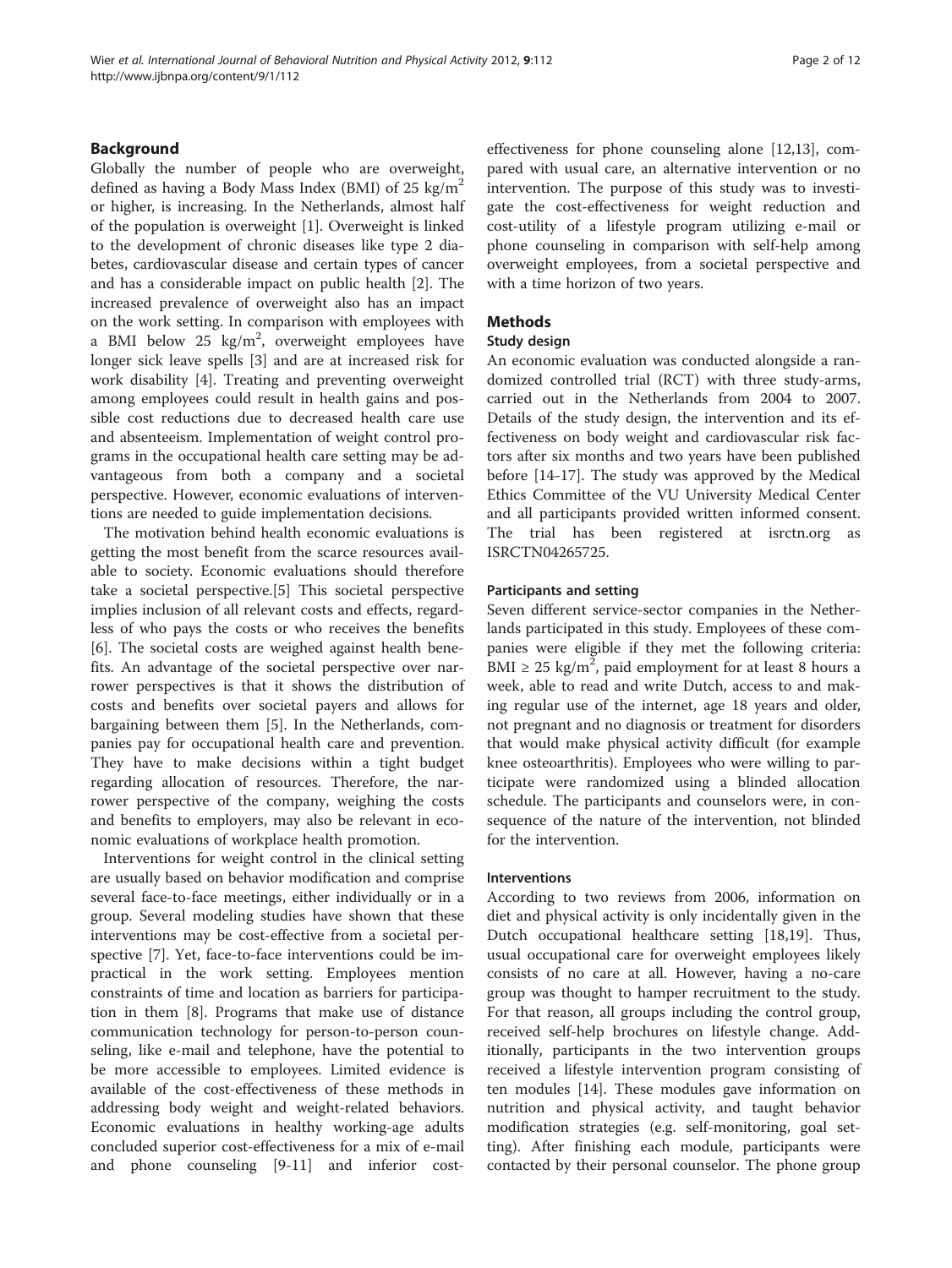received the program in written form and was contacted by phone. The internet group had access to an interactive and individualized program website and was counseled by e-mail. Participants in the internet group received automated twice-weekly e-mails to encourage them to start and finish modules. Counselors made an appointment with participants in the phone group for the next phone session. If a participant could not be reached at the set date and time, one more phone call was made. If this was unsuccessful, an e-mail was sent asking the participant to contact the counselor. Counseling was provided for a period of six months and discontinued if the participant declined further contact. A step counter was given to the phone and internet group, as a motivational aid for increasing physical activity.

## Study measures

Measurements consisted of a mixture of physical measurements and questionnaires, as explained below. Research-related follow-up, including follow-up of participants who discontinued their allocated intervention, was pursued with up to five reminders by mail, e-mail and telephone.

## Health outcomes

The primary outcome of the study was change in body weight from baseline to 24 months. Baseline and 24 month follow-up body weight measurements were done at or near the workplace [[14\]](#page-10-0). Body weight was measured using a digital scale (Seca 770; Seca GmbH & Co, Hamburg, Germany) with participants wearing light clothes and no shoes. Body weight was also measured at 6 months, and self-reported body weight was collected by questionnaire at baseline, 6, 12, 18 and 24 months. Current body weight was asked from participants who decided to withdraw from the study. When weight measurements at the 24-month follow-up were missing, but self-reported weight at baseline and 24-month follow-up (± 3 months) were available, these were used in the analyses.

The EuroQol-5D (EQ-5D) was used to assess quality of life at baseline, and at 6, 12, and 24 month follow-up [[20\]](#page-10-0). Health utilities were estimated with the Dutch tariff [[21\]](#page-10-0). Quality adjusted life years (QALYs) were calculated by the area under the curve method. Utilities were multiplied with the amount of time a patient spent in a particular health state. Transitions between health states were linearly interpolated.

# Costs

Information on medical resource use, medication use and sickness absenteeism from paid work was obtained through prospective 6-month diaries provided to the participants at baseline, and at the 6, 12 and 18 month

follow-up. Participants were asked to keep this diary for the next six months and to fill in frequency of use of each cost category per month. If no use was made of a cost category, the answer box could be left empty.

As recommended in Dutch guidelines, standard costs were used to value health care utilization such as costs of general practitioner care, allied health care, medical specialist care, complementary medicine and hospitalization [\[22\]](#page-10-0). When these were not available, prices reported by professional associations were used. The costs of drugs were estimated on the basis of prices charged by the Royal Dutch Society for Pharmacy [\[23](#page-10-0)]. Costs of production losses based on self-reported sick leave from work were estimated with the friction cost approach (friction period 154 calendar days and an elasticity of 0.8), using the mean income of the Dutch population according to age and gender [\[22](#page-10-0)]. Cost categories and prices used in the economic evaluation are given in Table 1. Prices were adjusted for the year 2004, the first year of measurement, using consumer price indices [[24](#page-10-0)].

Costs for the self-help materials provided to all groups were not included, as these were similar in each group. Intervention costs were based on charges paid during the development and implementation of the intervention. Interventions costs consisted of fixed (annual) costs and of counseling costs that varied per participant. The fixed costs covered costs of the development of materials and the website, printing costs, step counter costs and costs for maintaining a counseling center. Total fixed

Table 1 Price weights used for valuation of resource use, per visit unless otherwise mentioned

| Type of utilization              | Price weight <sup>a</sup> |
|----------------------------------|---------------------------|
| <b>Health care</b>               |                           |
| <b>Intervention</b>              |                           |
| Counseling (minute)              | 1.14                      |
| <b>Primary care</b>              |                           |
| General practitioner             | $20.44^{b, c}$            |
| Occupational physician           | 21.50                     |
| Physical therapist               | 23.02                     |
| Dietitian                        | 30.12                     |
| Dentist                          | 17.47                     |
| Complementary therapists         | $23.51 - 63.95^{\circ}$   |
| Other primary care               | $23.02 - 77.51^{b, d}$    |
| Secondary care                   |                           |
| Outpatient                       | 56.66                     |
| Admission general hospital (day) | 340.99                    |
| <b>Production losses</b>         |                           |
| Sick leave (hour)                | $20.31 - 48.39^{b, e}$    |

 $a<sup>a</sup>$  Euros, corrected to the year 2004.  $b<sup>b</sup>$  Dutch standard costs[\[22\]](#page-10-0)  $c<sup>c</sup>$  Price for consultation at the practice; <sup>d</sup> Range of price weights for different therapists, obtained from professional organizations; <sup>e</sup> Range of possible price weights for sick leave, depending on age and sex.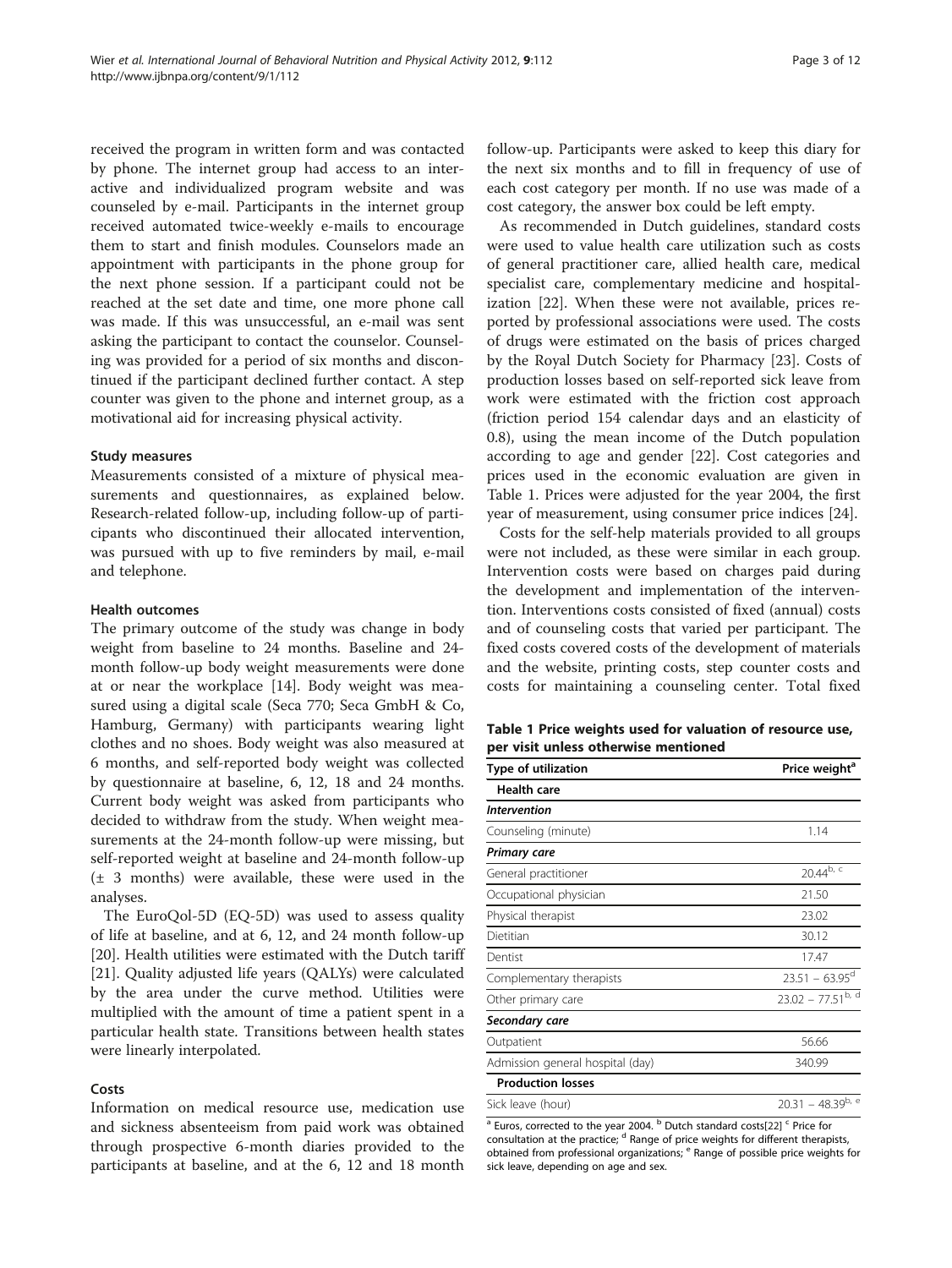costs per participant of the phone intervention were  $\epsilon$ 69 and of the internet intervention  $€65$ . During implementation of the intervention, counselors recorded the time they spent on counseling, attempts to contact the participant for counseling and administrative activities for each contact. Based on these records, counseling costs per participant were computed. Total intervention costs per participant were estimated by adding the fixed costs and counseling costs. A detailed description of the costing of the intervention can be found in [Additional file 1.](#page-9-0)

Research-related costs were excluded from the cost calculations.

# Analyses

Intention-to-treat analyses were conducted based on group allocation, regardless of actual intervention received or adherence to the intervention. However, participants who died or became pregnant during the study were excluded from all analyses. In the main analyses, missing total direct costs, indirect costs, body weight and health utilities, were multiply imputed. Five different data sets were created with the Multivariate Imputation by Chained Equations procedure [[25\]](#page-10-0). Group allocation, age, sex, educational level, baseline weight, available body weight at 6, 12 and 18 months (collected by questionnaires) and 24-month follow-up weight, intervention costs, and available direct and indirect costs at 6, 12, 18 and 24 months were included in the imputation model. The five data sets were analyzed separately. The estimates were then pooled using a formula described by Rubin [\[25](#page-10-0)]. This method does not allow for an estimation of standard deviations, so the standard error of the mean (SEM) is presented in the tables.

Regression analysis was used to compare differences in follow-up body weight between groups (i.e. phone vs. control and internet vs. control), while adjusting for baseline weight. Two-sided T-tests were used to compare QALYs gained.

To compare costs between groups, confidence intervals around the mean differences in costs were estimated using the bias-corrected and accelerated bootstrap method (BCA) with 2000 replications. Incremental costeffectiveness ratios (ICER) and incremental cost-utility ratios (ICUR) were estimated by dividing the difference in total costs between the treatment groups by the difference in outcomes at 24 months. To graphically present uncertainty around the ratios, bootstrapped cost-effect pairs (2000 replications) were plotted on cost-effectiveness planes (CE planes) [[6\]](#page-10-0). Costeffectiveness acceptability curves (CEACs) were used to present the probability that each of the interventions is more cost-effective than the others for a range of willingness-to-pay thresholds [[26\]](#page-10-0). The willingness-topay threshold represents the maximum amount of

money a decision maker is willing to spend to obtain a unit of health outcome (e.g. QALYs). The Netherlands lack a formal threshold for societal cost-per-QALY [\[27](#page-10-0)]. For the current study a threshold of  $\epsilon$ 20,000/QALY is applied, in line with a review of preventive interventions in the Netherlands [\[28](#page-10-0)].

Four sensitivity analyses were conducted to test the robustness of the results. In the first sensitivity analysis costs for the second year were discounted with 4% and QALYs achieved in this year were discounted with 1.5%, according to Dutch guidelines [\[29](#page-10-0)]. The second sensitivity analysis was restricted to participants with complete cost and effect data, i.e. complete case analysis. The third sensitivity analysis was done from the perspective of a Dutch company. The costs concern those that the company pays, i.e. intervention costs and absenteeism costs. Since employers want interventions that are costsaving, the willingness-to-pay threshold is  $\epsilon$ 0 for all health effects [\[30\]](#page-10-0). In the fourth sensitivity analysis QALYs were estimated using the UK EQ-5D tariff [[31](#page-10-0)].

The statistical significance level was set at 5%, meaning that if a 95% confidence interval does not include the value of no difference, statistical significance is present. [[32\]](#page-10-0) Analyses were performed with SPSS version 15.0 and R version 2.7.1 [[33\]](#page-10-0). CEACs were constructed using MS Excel 2007.

# Results

## Participant flow and baseline characteristics

The participant flow of the 1386 employees randomized to the phone group  $(N=462)$ , internet group  $(N=464)$ and control group (N=460) is presented in Figure [1](#page-5-0). A total of 630 participants (45%) dropped out from the study and three participants died of unknown causes. Lack of time or loss of interest in the study and, for the control group, lack of personal benefit, were mostly given as reason for leaving the study (Figure [1](#page-5-0)). To increase the follow-up rate, dropouts (except those that dropped out because of pregnancy or disappointment in the study) were approached and asked if they were willing to attend the 24-month measurements. Out of the 549 approached, 121 were willing to do so.

Because utilities and costs had to be available at all measurement times to be complete and most participants missed at least one measurement, body weight and costs were complete for 410 (30%) participants. Utilities and costs were complete for 385 (28%) participants. For the main analysis, 43% of follow-up body weight, 41% of health utilities, and 57% of cost data were imputed.

Baseline characteristics of all randomized participants are given in Table [2](#page-5-0). Over half of the participants were male, mean age was 43 years and mean BMI was 29.6  $kg/m<sup>2</sup>$ .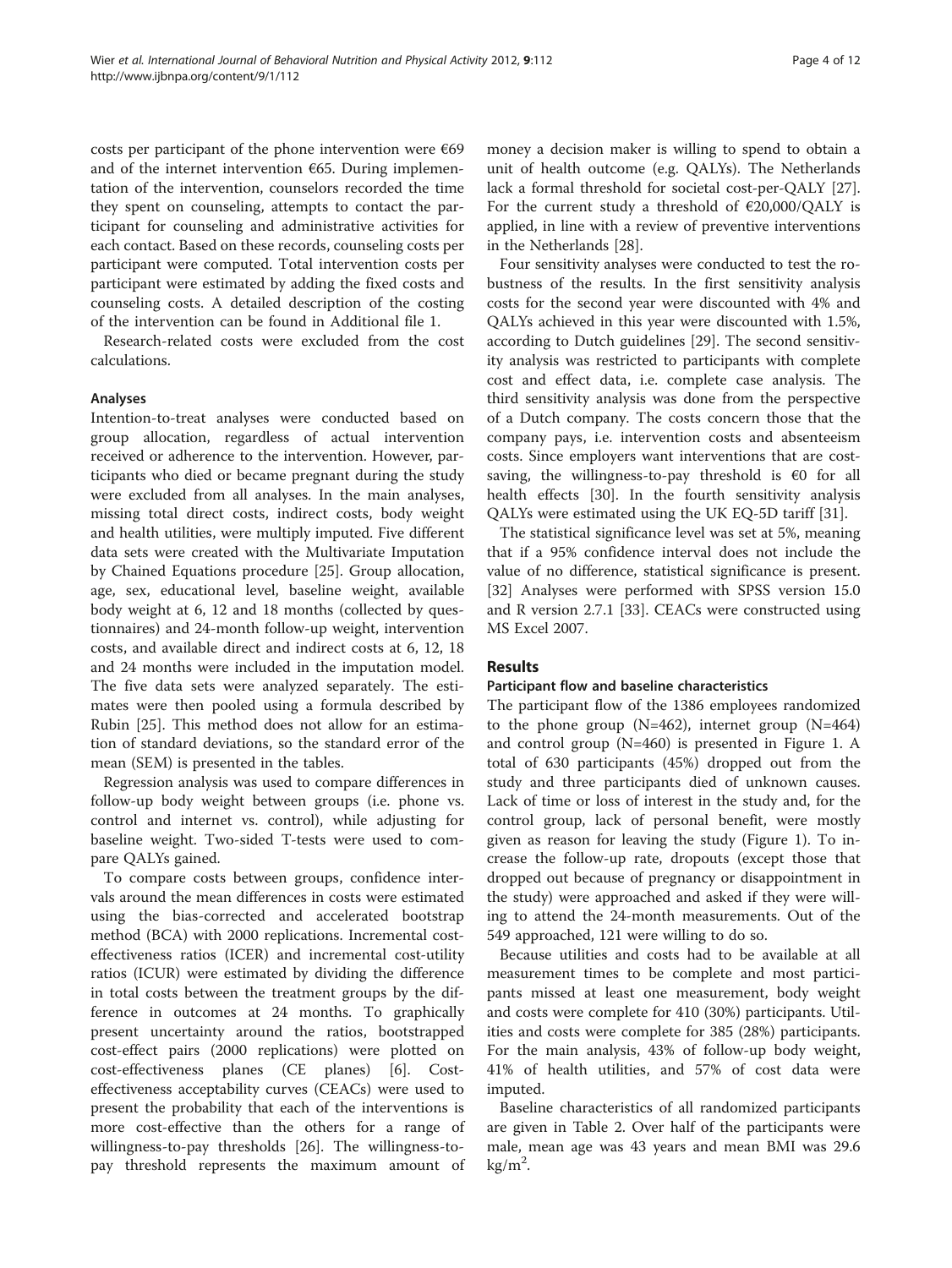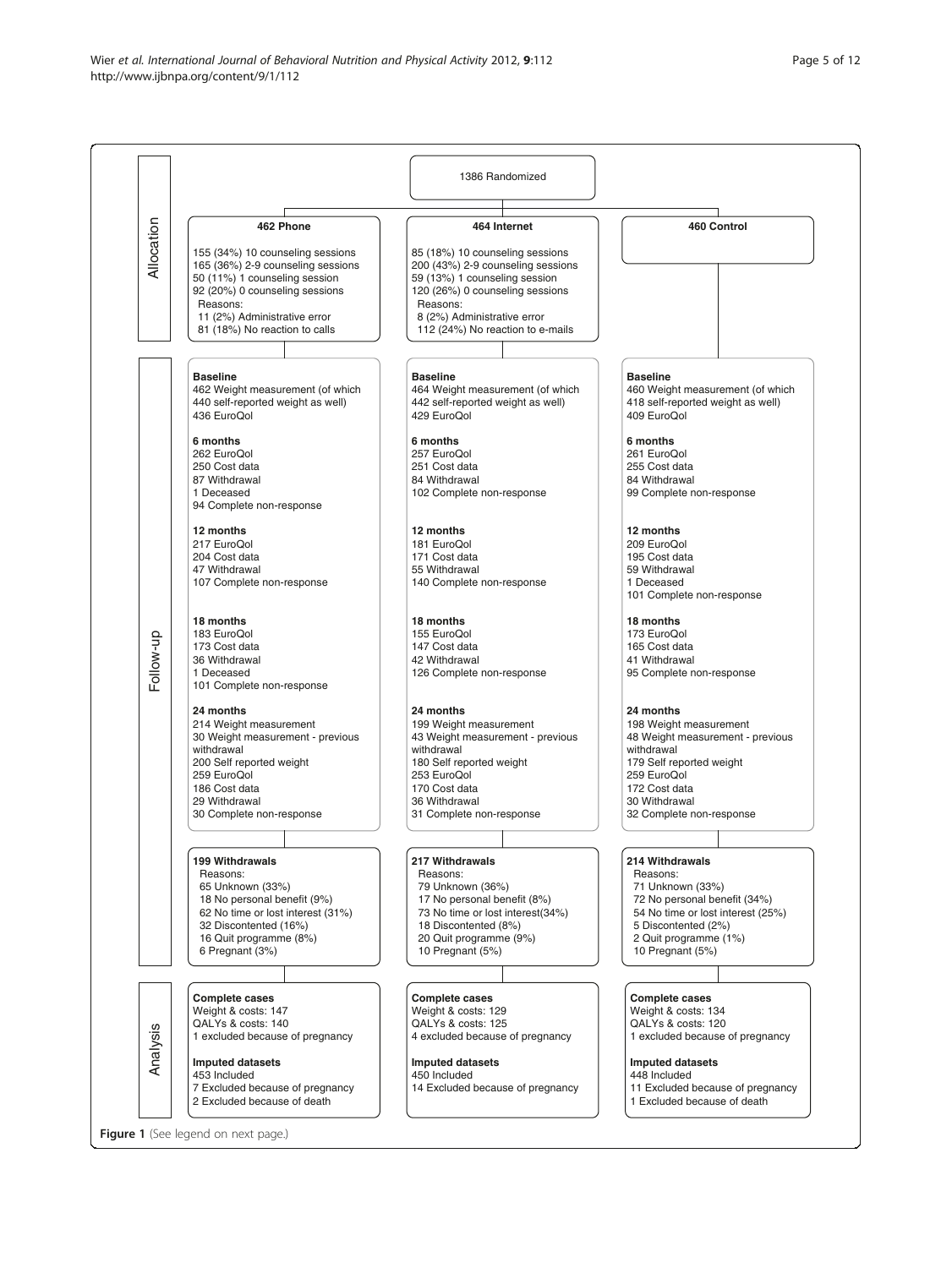#### <span id="page-5-0"></span>(See figure on previous page.)

Figure 1 Participant flow after randomization<sup>a</sup>. <sup>a</sup> The participant flow up to randomization can be found in Van Wier et al.(2009) [[15](#page-10-0)]. <sup>b</sup> Costs and Quality Adjusted Life Years (QALYs) are complete when cost data and EQ5D-questionnaire are available at each measurement. Participants were approached at each measurement, unless they had dropped out from the study. Participants showed intermittent non-response (e.g. providing data at baseline, 12 and 24 months but not at 6 and 18 months,) and also partial non-response (e.g. providing complete body weight data, but not complete cost data). The number of participants with complete data therefore cannot be calculated from this participant flow.

Loss to follow-up (i.e. missing data due to discontinuation and non-response) was equal in each study group. However, participants with missing data had a 3.4 kg higher baseline body weight (94.0 vs. 90.5 kg, 95% CI 1.9 to 4.9; results not tabulated). For those participants with missing cost data but available follow-up weight, a 2.9 kg higher two-year follow-up weight (91.8 vs. 89.0 kg, 95% CI 1.0 to 4.7) was observed compared with participants with full data. Furthermore, participants with missing data completed less counseling sessions. Participants in the phone group who had missing data completed 5.1 counseling sessions, while participants with complete data had 8.4 sessions (3.3; 95% CI 2.4 to 4.1). In the internet group this was 3.2 and 7.5 sessions respectively (4.3; 95% CI 3.5 to 5.1).

## Use of the interventions

The mean (SD) use of the interventions was 5.1 (4.2) counseling sessions in the phone group and 4.1 (3.8) sessions in the internet group. Average total counseling time was 116 (91) minutes in the phone group and 99 (99) minutes in the internet group. Of the participants in the phone group, 34% completed all sessions, compared to 18% in the internet group (Figure 1).

#### **Outcomes**

The main analysis showed no significant differences in change in body weight between the intervention groups and control group. Mean QALYs achieved over two years were similar in each group (Table [3\)](#page-6-0).

#### Costs

Table [4](#page-6-0) presents the mean two-year costs of each group and the mean incremental costs of the intervention groups in each main cost-category. Mean costs for the intervention were  $\epsilon$ 201 for the phone-version and  $\epsilon$ 177 for the internet version. There were no statistically significant cost differences between the groups, except for higher healthcare costs in the internet group compared with the control group.

#### Cost-effectiveness for weight loss

Mean incremental societal costs, incremental effects, ICERs and the distribution of cost-effectiveness pairs in the cost-effectiveness planes for the phone group are presented in Table [5](#page-7-0) and for the internet group in Table [6.](#page-7-0) The ICERs suggest that the interventions were more effective than self help, but also more costly. The ICER for weight loss in the phone group compared with the control group was €1009 per kg weight loss, whereas it was €16 per kg weight loss in the internet group compared with the control group. The CE-planes are shown in [Additional file 2](#page-9-0). At a societal willingness-to-pay (WTP) of  $\epsilon$ 0/kg, self help and the internet intervention had an equal probability of cost-effectiveness, but at higher WTP values the probability increased for the internet intervention and decreased for self help (Figure [2](#page-8-0)).

|                                                     | Control n=460 | Phone $n=462$ | Internet n=464 | All n=1386   |
|-----------------------------------------------------|---------------|---------------|----------------|--------------|
| Male, n (%)                                         | 306 (66.5)    | 321 (69.5)    | 302 (65.1)     | 929 (67.0)   |
| Age (years)                                         | 43.2(8.7)     | 43.2 (8.8)    | 43.4 (8.4)     | 43.3(8.6)    |
| Body weight (kg)                                    | 92.8 (13.6)   | 93.3 (14.1)   | 92.7 (14.3)    | 92.9 (14.0)  |
| Body Mass Index (kg/m <sup>2</sup> )                | 29.6(3.7)     | 29.5(3.5)     | 29.6(3.4)      | 29.6(3.5)    |
| Health utility <sup>a, b</sup>                      | 0.908(0.136)  | 0.917(0.129)  | 0.915(0.117)   | 0.913(0.128) |
| Sick leave in previous 3 months (days) <sup>c</sup> | 1.9(6.0)      | 3.4(11.1)     | 2.6(9.6)       | 2.7(9.2)     |
| 0 days, n (%)                                       | 267(63.1)     | 291 (62.5)    | 315 (70.6)     | 873 (66.4)   |
| 1 – 7 days, n (%)                                   | 130 (30.7)    | 114 (25.6)    | 95(21.3)       | 339 (25.8)   |
| $8 - 30$ days, n $(\%)$                             | 24(5.7)       | 28(6.3)       | 28(6.3)        | 80(6.1)      |
| $> 30$ days, n $(\%)$                               | 2(0.5)        | 13 (2.9)      | 8(1.8)         | 23(1.7)      |

Values are mean (SD), unless otherwise mentioned.

 $a$  n=1261; <sup>b</sup> Health utilities are expressed on a scale from 0 (death) to 1 (perfect health);  $c$  n=1315.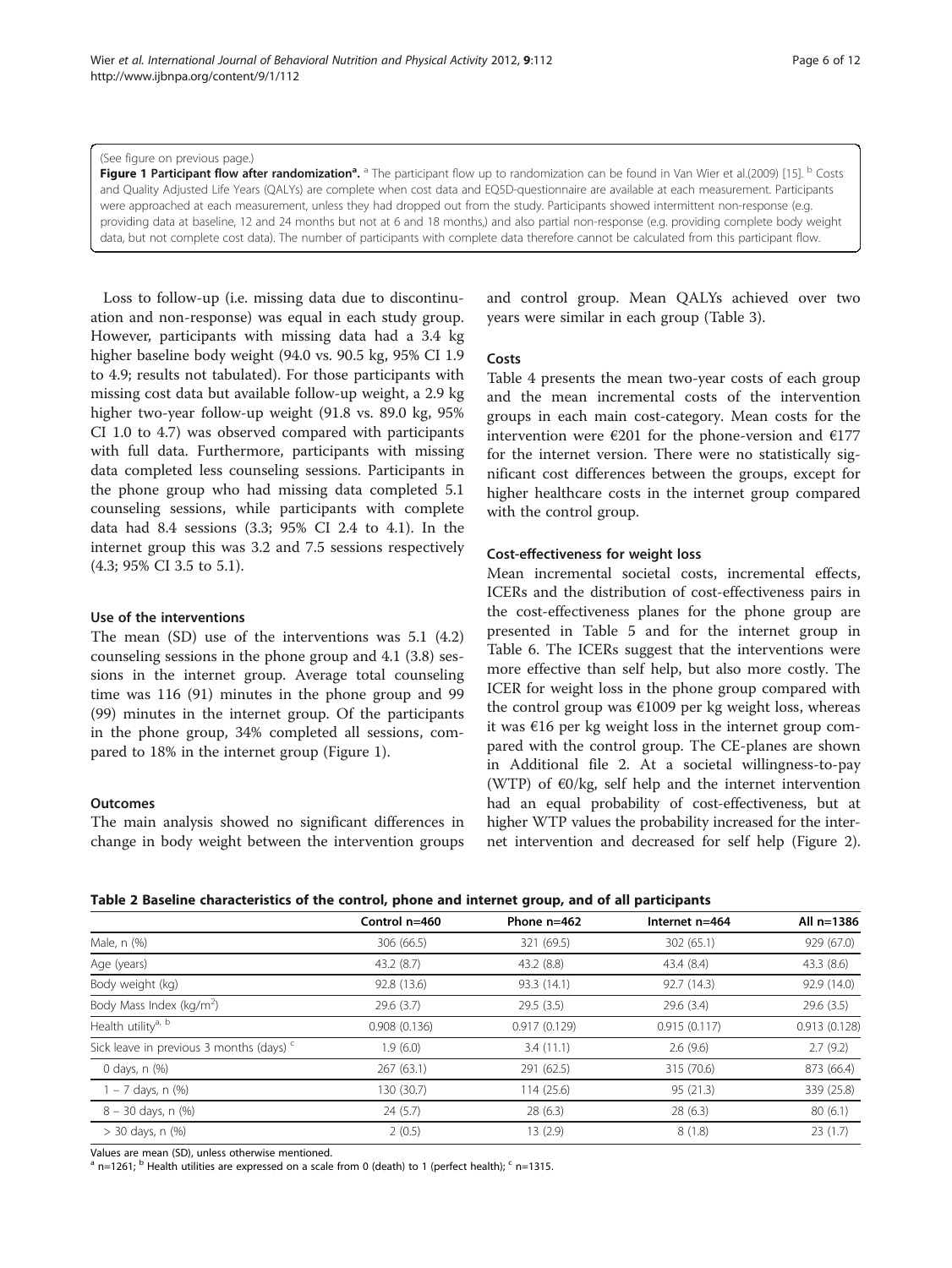| Clinical outcome            | Control n=448 | Phone $n=453$ |                                  | Internet $n=450$ |                             |
|-----------------------------|---------------|---------------|----------------------------------|------------------|-----------------------------|
|                             | Mean (SEM)    | Mean (SEM)    | $\Delta E$ (95% CI) <sup>p</sup> | Mean (SEM)       | ΔE (95% CI)                 |
| Weight loss (kg)            | .1(0.33)      | 1.5 (0.29)    | $0.3$ ( $-0.6$ : 1.3)            | 1.9 (0.27)       | $0.9(-0.1:1.9)$             |
| OALYs achieved <sup>c</sup> | 1.85 (0.008)  | 1.85 (0.011)  | $0.001$ (-0.03; 0.03)            | 1.86 (0.009)     | $0.01$ ( $-0.01$ ; $0.04$ ) |

<span id="page-6-0"></span>

| Table 3 Pooled outcomes for body weight and QALYs <sup>a</sup> achieved between baseline and two year follow-up |  |
|-----------------------------------------------------------------------------------------------------------------|--|
|-----------------------------------------------------------------------------------------------------------------|--|

<sup>a</sup> OALY, Quality Adjusted Life Year; <sup>b</sup> ΔE, mean difference in clinical outcome; <sup>c</sup> The maximum amount of OALYs that can be achieved in two years is 2.0.

The probability that the phone intervention was more cost-effective was below 5%, regardless of WTP.

# Cost-utility

The ICUR of the phone group compared with the control group was  $\epsilon$ 245,243 per QALY (Table [5](#page-7-0)). For the internet group compared with the control group the ICUR was €1337 per QALY (Table [6\)](#page-7-0). Both ICURs implied higher effectiveness at greater costs. The CE-planes are displayed in [Additional file 2](#page-9-0), with the distribution of the cost-effectiveness pairs given in Tables [5](#page-7-0) and [6](#page-7-0). Cost-utility probabilities at a WTP of €20,000/QALY were 8% for the phone intervention, 60% for the internet intervention and 32% for self help (Figure [3\)](#page-8-0).

# Sensitivity analyses

Results from the sensitivity analysis with discounted data were comparable with the results from the main analysis (results not shown). However, results from the complete case analysis, as presented in Table [5](#page-7-0) for the phone group and in Table [6](#page-7-0) for the internet group, differed from those found in the main analysis, most notably so in the internet group. Compared with self help, the internet intervention resulted in significant weight loss while societal costs were (non-significantly) lower (Table [6](#page-7-0)). An ICER of  $\epsilon$ -62 (i.e. a reduction in societal costs of  $\epsilon$ 62 for each kg lost) and an ICUR of  $\epsilon$ -27,908 (i.e. a reduction in societal costs of  $E27,908$  for each QALY gained), as compared with self help, were found (Table [6\)](#page-7-0). The probability that the internet intervention was cost-effective at a WTP of €0/kg weight loss was 57% and reached a maximum of 89% at a WTP of €550. The probability of its cost-utility was 86% at  $\epsilon$ 20,000/ QALY.

Results from the analysis from the perspective of a Dutch company were similar to the main analysis for the

phone group (Table [5](#page-7-0)). Results of the internet group showed a saving of €149 Euros (Table [6](#page-7-0)). At a WTP of  $€0$  per unit of health effect, the likelihood that the intervention was cost-effective was 66 % for both weight loss and QALYs gained.

The analysis in which QALYs were estimated according to the UK tariff also resulted in different outcomes. The ICUR in the phone group was  $€52,496$ , which was lower than in the main analysis (Table [5\)](#page-7-0). The probability of cost-utility at €20,000/QALY was 8%. Similarly, the ICUR of the internet group was lower,  $\epsilon$ 702 (Table [6](#page-7-0)). The probability of cost-utility was 71% at  $€20,000/$ QALY.

# Discussion

We set out to investigate the cost-effectiveness for weight reduction and cost-utility of a lifestyle program utilizing e-mail or phone counseling in comparison with self-help among overweight employees. Adherence to both interventions was limited. ICERs and ICURs implied that both interventions were more effective but also more costly than self help. However, the ICER and ICUR of the internet group were lower (respectively, €16/kg and €1337/QALY) than those of the phone group (€1009/kg and €245,243/QALY) and quite favorable. The phone group had the lowest probability of costeffectiveness and cost-utility of all groups, whereas the internet group had the highest probability of costeffectiveness at most willingness to pay thresholds, ranging from 47% at €0/kg to 80% at €450/kg, and 60% at €20,000/QALY. The sensitivity analyses generally confirmed the results from the main analysis, with some showing results that favored the internet group more than in the main analysis. The internet-based program therefore appears to be the preferred intervention.

Table 4 Pooled costs and cost differences in Euros between baseline and two year follow-up

|              | Control $n=448$ | Phone $n=453$ |                                  | Internet $n=450$ |                         |
|--------------|-----------------|---------------|----------------------------------|------------------|-------------------------|
|              | Mean (SEM)      | Mean (SEM)    | $\Delta C$ (95% CI) <sup>a</sup> | Mean (SEM)       | ΔC (95% CI)             |
| Intervention |                 | 201(5)        | $201$ (NA <sup>b</sup> )         | 177 (5)          | 177 (NA)                |
| Health care  | 656 (46)        | 739 (61)      | $83 (-56; 219)$                  | 819 (90)         | 163 (10; 344)           |
| Sick leave   | 1824 (249)      | 1893 (296)    | $69 (-731; 765)$                 | 1498 (305)       | $-326$ ( $-1019$ ; 419) |
| Total        | 2480 (273)      | 2832 (295)    | 352 (-462: 1095)                 | 2494 (360)       | 14 (-790; 817)          |

<sup>a</sup> ΔC, mean difference in total costs; <sup>b</sup> NA, not applicable.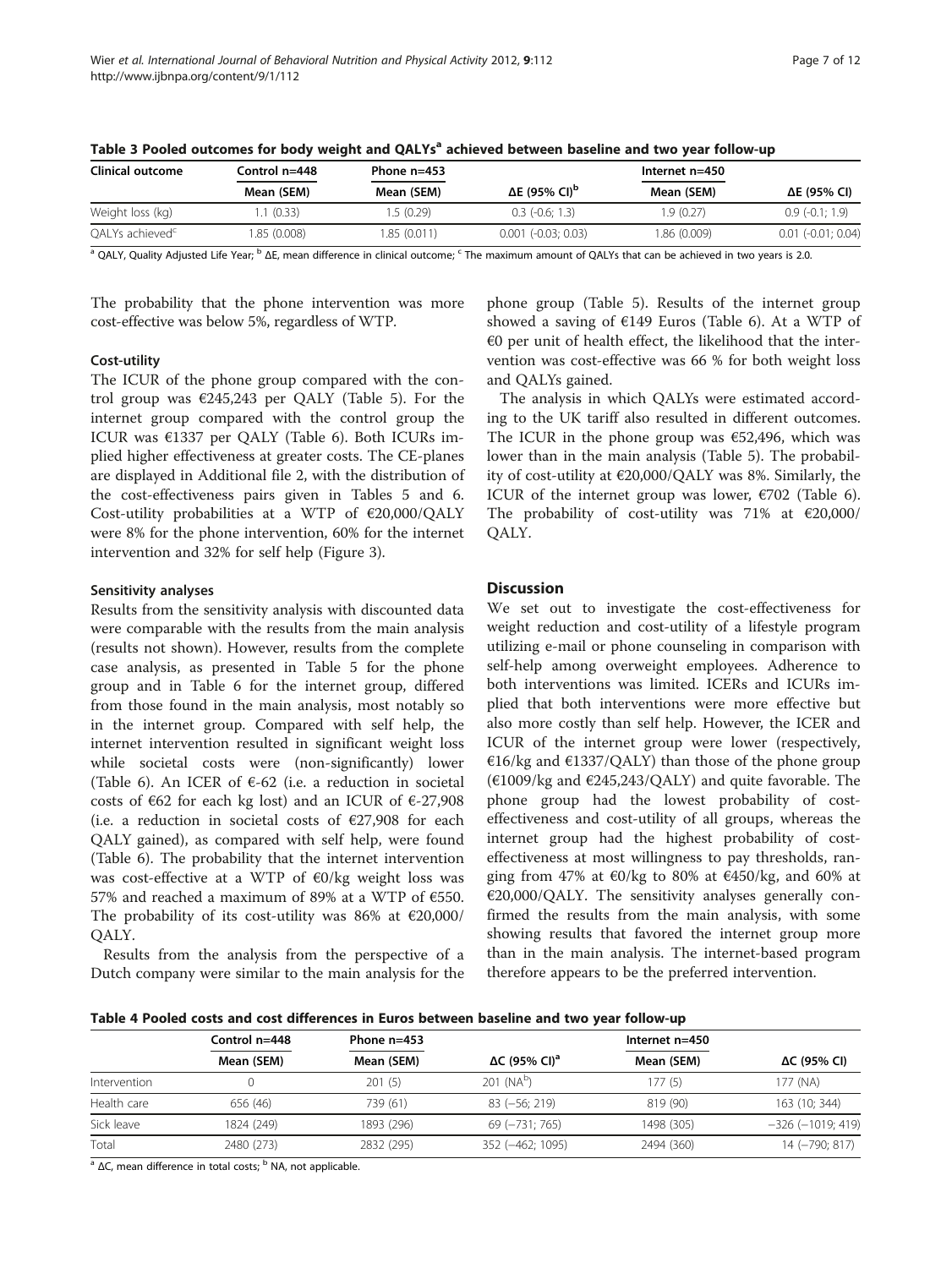| <b>Analysis<sup>a</sup></b> | Sample size per group |       | $\Delta C$ (95% CI) | ΔE (95% CI)               |             | Distribution in CE plane (%) |                 |                 |                       |
|-----------------------------|-----------------------|-------|---------------------|---------------------------|-------------|------------------------------|-----------------|-----------------|-----------------------|
|                             | Control               | Phone | <b>Euros</b>        | Weight loss (kg)          | <b>ICER</b> | NE <sup>b</sup>              | SE <sup>c</sup> | SW <sup>d</sup> | <b>NW<sup>e</sup></b> |
| Main                        | 448                   | 453   | 352 (-462; 1095)    | $0.3$ ( $-0.6$ ; 1.3)     | 1009        | 65                           | 14              | 6               | 16                    |
| Complete cases              | 134                   | 147   | 593 (-157; 1458)    | $1.1$ (-0.02; 2.2)        | 543         | 91                           |                 | $\Omega$        | 2                     |
| Company perspective         | 448                   | 453   | 270 (-525; 997)     | $0.3$ ( $-0.6$ ; 1.3)     | 772         | 62                           | 17              |                 | 13                    |
|                             |                       |       |                     | <b>OALY</b>               | <b>ICUR</b> |                              |                 |                 |                       |
| Main                        | 448                   | 453   | 352 (-490: 1099)    | $0.001$ ( $-0.03$ ; 0.03) | 245,242     | 41                           | 14              |                 | 40                    |
| Complete cases              | 120                   | 140   | 423 (-458; 1250)    | $0.006$ ( $-0.04$ ; 0.05) | 131.863     | 50                           | 13              |                 | 34                    |
| Company perspective         | 448                   | 453   | 270 (-525; 997      | $0.001$ ( $-0.03$ ; 0.03) | 187,545     | 37                           | 17              | 8               | 38                    |
| UK tariff                   | 448                   | 453   | 352 (-490: 1099)    | $0.007 (-0.04:0.05)$      | 52,496      | 50                           | 13              |                 | 30                    |

<span id="page-7-0"></span>Table 5 Incremental cost-effectiveness ratios and distribution of the joint cost-effect pairs in the cost-effectiveness planes of the phone group resulting from the main analyses and the sensitivity analyses

 $a$  In the analysis ΔC= mean difference in total costs, ΔE= mean difference in outcome, ICER (ICUR) =incremental cost-effectiveness (utility) ratio calculated as ΔC/ ΔE. In the main analysis missing data were multiply imputed. The complete cases analysis was restricted to participants with complete cost and effect data. Northeast quadrant of the CE-plane: the intervention is more effective and more costly than self-help brochures. Coutheast quadrant of the CE-plane: the intervention is more effective and less costly than self-help brochures. <sup>d</sup> Southwest quadrant of the CE-plane: the intervention is less effective and less costly than self-help brochures. <sup>e</sup> Northwest quadrant of the CE-plane: the intervention is less effective and more costly than self-help brochures.

Participants finished about half of the ten modules, with lower adherence in the internet group. The latter may be related to satisfaction with the different formats. At six months after baseline we conducted a process evaluation in which we asked the participants how satisfied they were with their group allocation: 91% of the phone group participants were satisfied compared with 78% of the internet group. The general appreciation, on a scale of 0 (lowest) to 10 (highest), was 7.4 for the phone format and 6.9 for the internet format.

In the main analyses we found no significant differences in body weight and QALYs gained, in comparison with the control group. Conversely, the complete case analysis showed significant weight loss in the internet group, and a trend towards significant weight loss in the phone group, compared with the control group. However, self-selection seems to have played a role in this result, judged by the differences in baseline and follow-up

body weight between complete and incomplete cases. In addition, compared to the imputed cases, within-group weight loss in the complete cases of the internet group was similar, while weight loss decreased in the control group and increased in the phone group. This is surprising as we expected selection effects in the complete cases to result in higher within-group weight losses among all groups. The significant result among complete cases should be treated with caution.

Baseline health utility values were, on a scale from 0.00 (representing death) to 1.00 (representing perfect health), already high with values around 0.91. A problem of the EQ-5D utility index is that it does not discriminate between health statuses at the high end of the healthy utility range [\[34\]](#page-11-0). It is therefore not surprising that, in our relatively healthy population, differences in QALYs gained were small and not statistically significant. Research is going on to develop quality-of-life

| <b>Analysis</b>     | Sample size per group |          | ΔC (95% CI)            | ΔE (95% CI)              |             | Distribution in CE plane (%) |                 |                       |                 |
|---------------------|-----------------------|----------|------------------------|--------------------------|-------------|------------------------------|-----------------|-----------------------|-----------------|
|                     | Control               | Internet |                        | Weight loss (kg)         | <b>ICER</b> | <b>NE</b> <sup>b</sup>       | SE <sup>c</sup> | <b>SW<sup>d</sup></b> | NW <sup>e</sup> |
| Main                | 448                   | 450      | 14 (-790; 867)         | $0.9$ (-0.1; 1.9)        | 16          | 50                           | 48              |                       |                 |
| Complete cases      | 134                   | 129      | $-82$ ( $-838$ to 633) | $1.3*$ (0.3; 2.4)        | $-62$       | 41                           | 58              | 0                     | $\mathbf{0}$    |
| Company perspective | 448                   | 450      | $-149 (-858; 618)$     | $0.9$ (-0.1; 1.9)        | $-171$      | 33                           | 65              | 2                     |                 |
|                     |                       |          |                        | <b>OALY</b>              | <b>ICUR</b> |                              |                 |                       |                 |
| Main                | 448                   | 450      | 14 (-774; 887)         | $0.01$ $(-0.01; 0.04)$   | 1337        | 35                           | 47              |                       | 14              |
| Complete cases      | 120                   | 125      | $-307$ $(-1179; 315)$  | $0.02$ ( $-0.02$ ; 0.06) | $-27,908$   | 17                           | 71              | 8                     | 5               |
| Company perspective | 448                   | 450      | $-149 (-858; 618)$     | $0.01$ ( $-0.01$ ; 0.04) | $-14,181$   | 23                           | 58              | 8                     | 11              |
| UK tariff           | 448                   | 450      | 14 (-774; 887)         | $0.02$ ( $-0.02;0.06$ )  | 702         | 41                           | 47              | 4                     | 9               |

Table 6 Incremental cost-effectiveness ratios and distribution of the joint cost-effect pairs in the cost-effectiveness planes of the internet group resulting from the main analyses and the sensitivity analyses

<sup>a</sup> In the analysis ΔC= mean difference in total costs, ΔE= mean difference in outcome, ICER (ICUR) =incremental cost-effectiveness (utility) ratio calculated as ΔC/ ΔE. In the main analysis missing data were multiply imputed. The complete cases analysis was restricted to participants with complete cost and effect data. <sup>b</sup> Northeast quadrant of the CE-plane: the intervention is more effective and more costly than self-help brochures. Southeast quadrant of the CE-plane: the intervention is more effective and less costly than self-help brochures. <sup>d</sup> Southwest quadrant of the CE-plane: the intervention is less effective and less costly than self-help brochures. <sup>e</sup> Northwest quadrant of the CE-plane: the intervention is less effective and more costly than self-help brochures. \*p=0.01.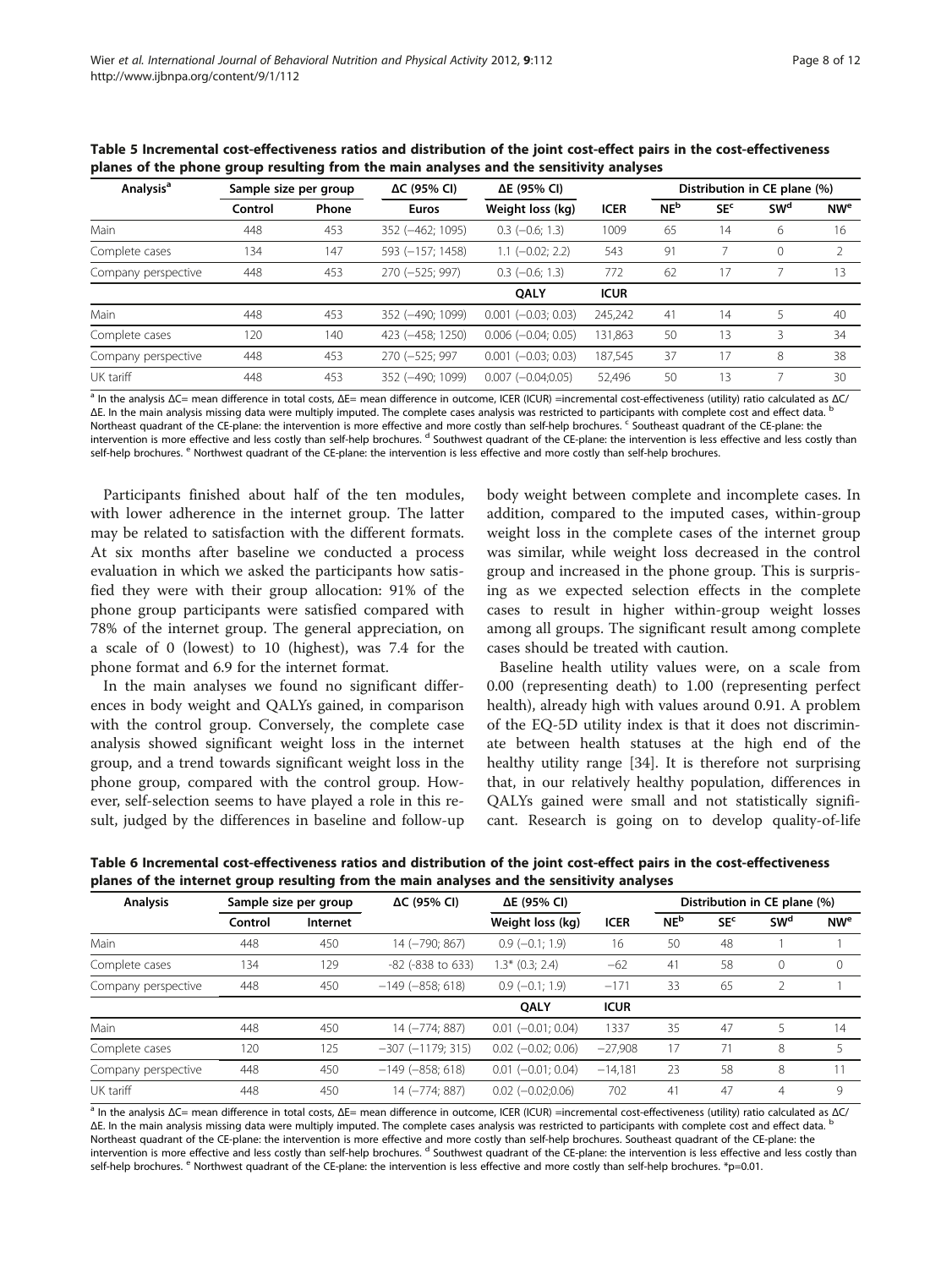<span id="page-8-0"></span>Wier et al. International Journal of Behavioral Nutrition and Physical Activity 2012, 9:112 Page 9 of 12 http://www.ijbnpa.org/content/9/1/112



outcomes that are more sensitive to the immediate effects associated with preventive interventions [[35\]](#page-11-0).

When the UK tariff was applied, somewhat more QALYs were gained than with the NL tariff. Dutch respondents ascribe less weight than UK respondents to most dimensions on the EQ-5D [[36\]](#page-11-0). This could mean that the UK-tariff is more sensitive to improvements in the EQ-5D dimensions than the NL tariff. Nevertheless, incremental gains remained small.

Health care costs in the internet group differed significantly from controls. Otherwise, no significant differences were found. Like most economic evaluations conducted alongside a RCT, our study was not powered to detect statistically significant differences in costs [\[37\]](#page-11-0).

Results of the current study confirm those of two other studies that compared phone counseling of healthy adults on weight-related behaviors and concluded that it was not cost-effective compared with no intervention [[12,13\]](#page-10-0). Both studies did not include societal costs nor had follow-up beyond the duration of the intervention. Regarding e-mail counseling interventions, no economic evaluations of these were identified. However, three trials found a combination of e-mail and phone counseling to be cost-effective in comparison usual care [\[9,10](#page-10-0)] or another intervention [\[11](#page-10-0)]. This suggests that a combination might be more cost-effective than the single interventions separately. Another explanation might lie in the methodological differences. First, conclusions in the

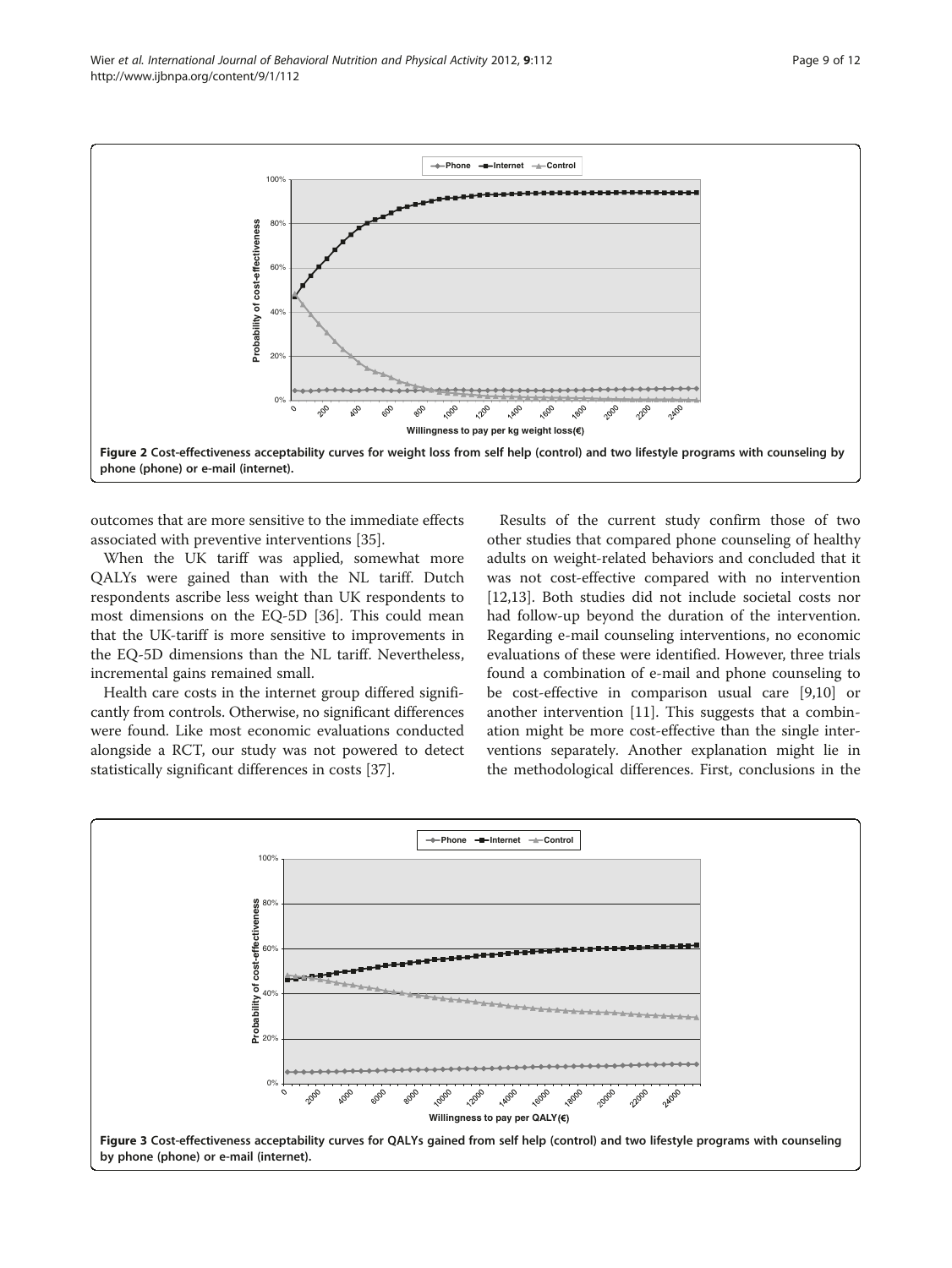<span id="page-9-0"></span>three studies were based on complete cases (29% to 82% of all randomized participants) instead of imputed data sets, possibly leading to inflated effectiveness. Second, two of the studies [\[10,11](#page-10-0)] based their conclusion on the ICER but did not explore uncertainty around these outcomes [\[38\]](#page-11-0). Third, these studies did not include costs of productivity loss or all health care costs. Finally, all three studies reported post-intervention outcomes, as opposed to 18-months post-intervention in the current study. Weight rebound after initial weight loss is common, and was also seen in our sample [\[17](#page-10-0)[,39](#page-11-0)].

The main purpose of the current economic evaluation was to identify which counseling mode produced the greatest amount of additional health at acceptable costs. It is not clear how much social decision makers (i.e., the Netherlands Ministry of Health, Welfare and Sport) are willing to pay for a kg of body weight lost. Furthermore, in the Netherlands, no maximum societal ceiling ratio per QALY gained is defined. A recent review commissioned by the Dutch government used a threshold of  $E20,000/QALY$  for preventive interventions [\[28\]](#page-10-0), but higher thresholds have been proposed for both curative and preventive interventions, depending on the burden of disease [\[40\]](#page-11-0). Uncertainty about the cost-utility of the internet-based weight control program was appreciable, i.e. 40% at the  $\epsilon$ 20,000/QALY threshold. The probability of its cost-effectiveness was a respectable 80% at €450/ kg, but it seems unlikely that society is willing to pay this much. In addition, from the perspective of a Dutch company cost-effectiveness of this intervention was fairly uncertain, with a probability of 66% at zero WTP, for both QALYs and kg weight loss.

A limitation of this study is the rate of missing data. Missing data were multiply imputed for the main analysis. This method gives more valid results than complete case analysis and simple imputation methods such as baseline value carried forward [[41](#page-11-0),[42](#page-11-0)]. Multiple imputation assumes that the available data are sufficient to predict missing costs and clinical outcomes, and that the costs and outcomes of those who provided data are similar to those who did not provide data. The latter assumption may not necessarily hold true, but cannot be tested. This makes it impossible to draw firm conclusions about the cost-effectiveness of the studied interventions.

Retention to the study is challenging in behavioral weight control studies. In the current study 45% of participants had dropped out after two years. Few previous studies in this field had a follow-up beyond one year. A modeling study estimated that 50% of participants in weight control studies will have dropped out after two years, which is comparable to the dropout we found [[42\]](#page-11-0). This indicates that conclusions regarding efficacy and (cost-)effectiveness in the weight control field are seriously hampered. Future studies should prevent loss to follow-up. Upcoming technologies, like weighing scales that are connected to the internet, could make measurement of body weight for study-purposes less burdensome.[[43](#page-11-0)] Research is needed to optimize cost diary and questionnaire design [\[44\]](#page-11-0). Finally, participants should be selected on motivation for continued participation in the trial [\[45\]](#page-11-0) and motivation for completion of the study could be enhanced [\[46](#page-11-0)].

Another possible limitation of the study is that all cost data, except the costs of the intervention, were selfreported and that the cost diaries covered a relatively long period. More objective data, such as health claims data, are practically inaccessible in the Netherlands, so self-report of resource utilization is the common method. However, it is possible that participants completed the diaries retrospectively at the moment they had to return them instead of completing them prospectively. This could have resulted in a recall bias. Contradictory results on the influence of (period of) recall on the precision of self-reported sick leave and health care and medication use have been reported [\[47](#page-11-0)-[50\]](#page-11-0), but under-reporting of utilization seems likely. Nevertheless, we do not expect under-reporting to systematically differ between the intervention groups.

Strong points of the study are the randomized controlled design, the large study population of nearly 1400 participants, the relatively long follow-up period of two years, and the thorough presentation of uncertainty around the outcomes.

# Conclusions

The lifestyle program with phone counseling was not proven to be cost effective. The program with e-mail counseling showed some promising results but its costeffectiveness was uncertain. Due to high loss to followup firm conclusions cannot be drawn. Future economic evaluations of weight control interventions should ensure that dropout is limited.

## Additional files

[Additional file 1:](http://www.biomedcentral.com/content/supplementary/1479-5868-9-112-S1.pdf) File name: IJBNPA\_ALIFE@Work\_economic evaluation\_additional file1.pdf. Title: Calculation of intervention costs. Description: This file gives a detailed description of how the intervention costs were calculated.

[Additional file 2:](http://www.biomedcentral.com/content/supplementary/1479-5868-9-112-S2.pdf) File name: IJBNPA\_ALIFE@Work\_economic evaluation\_additional file2.pdf. Title: CE-planes for the main analyses. Description: This file shows the CE-planes which were generated for the main analyses and that were not shown in the article.

#### Abbreviations

BMI: Body Mass Index; CE-plane: Cost-Effectiveness plane; CEAC: Cost-Effectiveness Acceptability Curve; EQ-5D: EuroQol-5D; ICER: Incremental Cost-Effectiveness Ratio; ICUR: Incremental Cost-Utility Ratio; QALY: Quality Adjusted Life Year; WTP: Willingness To Pay.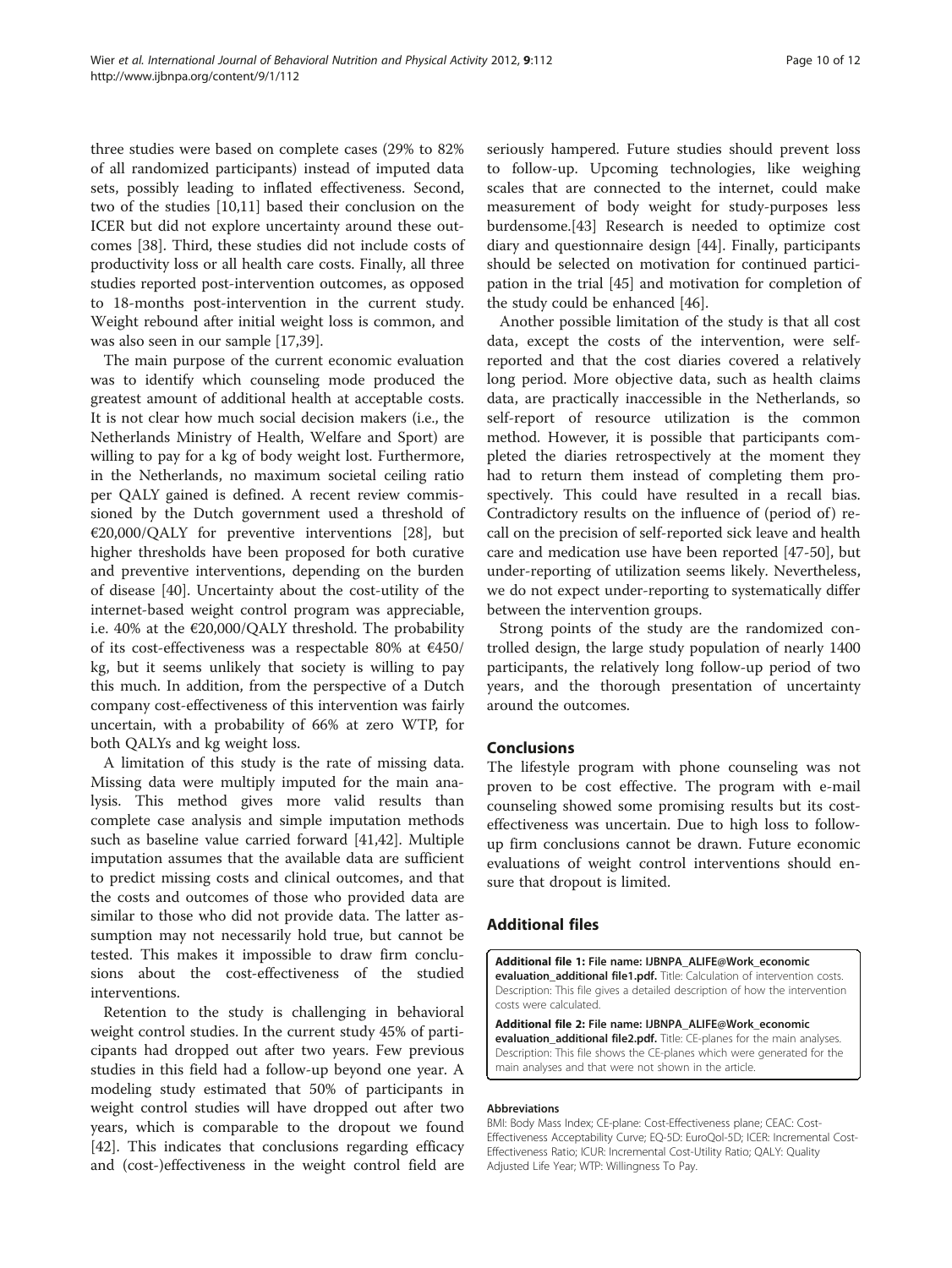#### <span id="page-10-0"></span>Competing interests

Willem van Mechelen is director of Evalua Netherlands BV. All authors declare no competing interests.

#### Authors' contributions

WVM was the study supervisor and obtained the funding. MFVW and JCD implemented the trial and carried out recruitment and data collection. MWH produced the multiple datasets and gave statistical advice. JEB and MWVT advised on the estimation of costs and on statistics. MFVW performed all the analyses and wrote the paper. All authors contributed to the development of the study design and to reviewing, editing and approving the final version of the paper.

#### Acknowledgements

We thank the companies and employees that participated in this study. The study was kindly supported by the Netherlands Organization for Health Research and Development (2100.0096) who funded the study within the Prevention Program, the Netherlands Heart Foundation (2001B167) and Body@Work TNO-VUmc (2720).

#### Author details

<sup>1</sup>Department of Public and Occupational Health, VU University Medical Center, Amsterdam, The Netherlands. <sup>2</sup>Department of Epidemiology and Biostatistics, VU University Medical Center, Amsterdam, The Netherlands. <sup>3</sup> EMGO Institute for Health and Care Research, VU University and VU University Medical Center, Amsterdam, The Netherlands. <sup>4</sup>Body@Work, Research Center Physical Activity, Work and Health, TNO-VUmc, Amsterdam, The Netherlands. <sup>5</sup>Municipal Health Service, The Hague, The Netherlands.<br><sup>6</sup>Institute of Health Sciences, Eaculty of Earth and Life Sciences, VLLUnive <sup>6</sup>Institute of Health Sciences, Faculty of Earth and Life Sciences, VU University, Amsterdam, The Netherlands. <sup>7</sup>TNO Quality of Life, Leiden, The Netherlands.<br><sup>8</sup>HoalthPartners, Journa*Well*, and HoalthPartners Pescarsh Foundation. <sup>8</sup>HealthPartners, JourneyWell and HealthPartners Research Foundation, Minneapolis, MN, USA.

#### Received: 15 June 2011 Accepted: 4 September 2012 Published: 11 September 2012

#### References

- 1. Netherlands S: Statistisch Jaarboek 2009 [Statistical Yearbook 2009]. Voorburg/Heerlen: Statistics Netherlands; 2009.
- 2. National Task Force on the Prevention and Treatment of Obesity: Overweight, obesity, and health risk. Arch Intern Med 2000, 160:898–904.
- 3. Van Duijvenbode DC, Hoozemans MJ, Van Poppel MN, Proper KI: The relationship between overweight and obesity, and sick leave: a systematic review. Int J Obes (Lond) 2009, 33:807-816.
- Neovius K, Johansson K, Rossner S, Neovius M: Disability pension, employment and obesity status: a systematic review. Obes Rev 2008, 9:572–581.
- 5. Brouwer WB, van Exel NJ, Baltussen RM, Rutten FF: A dollar is a dollar is a dollar-or is it? Value Health 2006, 9:341–347.
- 6. Drummond MF, Sculpher MJ, Torrance GW, O'Brien BJ, Stoddart GL: Methods for the economic evaluation of health care programmes. Thirdth edition. New York: Oxford University Press; 2005.
- 7. Lehnert T, Sonntag D, Konnopka A, Riedel-Heller S, Konig HH: The longterm cost-effectiveness of obesity prevention interventions: systematic literature review. Obes Rev 2012, 13:537–553.
- Kruger J, Yore MM, Bauer DR, Kohl HW: Selected barriers and incentives for worksite health promotion services and policies. Am J Health Promot 2007, 21:439–447.
- Jacobs N, Evers S, Ament A, Claes N: Cost-utility of a cardiovascular prevention program in highly educated adults: intermediate results of a randomized controlled trial. Int J Technol Assess Health Care 2010, 26:11–19.
- 10. Rasu RS, Hunter CM, Peterson AL, Maruska HM, Foreyt JP: Economic evaluation of an Internet-based weight management program. Am J Manag Care 2010, 16:e98–e104.
- 11. Hersey JC, Khavjou O, Strange LB, Atkinson RL, Blair SN, Campbell S, et al: The efficacy and cost-effectiveness of a community weight management intervention: a randomized controlled trial of the health weight management demonstration. Prev Med 2012, 54:42–49.
- 12. Sevick MA, Napolitano MA, Papandonatos GD, Gordon AJ, Reiser LM, Marcus BH: Cost-effectiveness of alternative approaches for motivating activity in sedentary adults: results of Project STRIDE. Prev Med 2007, 45:54–61.
- 13. van Keulen HM, Bosmans JE, van Tulder MW, Severens JL, de VH, Brug J, et al: Cost-effectiveness of tailored print communication, telephone motivational interviewing, and a combination of the two: results of an economic evaluation alongside the Vitalum randomized controlled trial. Int J Behav Nutr Phys Act 2010, 7:64.
- 14. Van Wier MF, Ariens GA, Dekkers JC, Hendriksen IJ, Pronk NP, Smid T, et al: ALIFE@Work: a randomised controlled trial of a distance counselling lifestyle programme for weight control among an overweight working population [ISRCTN04265725]. BMC Public Health 2006, 6:140.
- 15. Van Wier MF, Ariens GA, Dekkers JC, Hendriksen IJ, Smid T, van Mechelen W: Phone and e-mail counselling are effective for weight management in an overweight working population: a randomized controlled trial. BMC Public Health 2009, 9:6.
- 16. Dekkers JC, Van Wier MF, Ariens GA, Hendriksen IJ, Pronk NP, Smid T, et al: Comparative effectiveness of lifestyle interventions on cardiovascular risk factors among a Dutch overweight working population: A randomized controlled trial. BMC Public Health 2011, 11:49.
- 17. Van Wier MF, Dekkers JC, Hendriksen IJ, Heymans MW, Ariens GA, Pronk NP, et al: Effectiveness of Phone and E-Mail Lifestyle Counseling for Long Term Weight Control Among Overweight Employees. J Occup Environ Med 2011, 53:680–686.
- 18. Proper KI, Bergstra B, Bakker I, van Mechelen W: De effectiviteit van interventies ter stimulering van bewegen [The effectiveness of interventions that stimulate physical activity]. Tijdschrift voor Bedrijfs- en Verzekeringsgeneeskunde 2006, 14:103–108.
- 19. Proper KI, Bakker I, Van Overbeek K, Verheijden MW, van Mechelen W: De effectiviteit van interventies ter stimulering van gezonde voeding [The effectiveness of interventions that stimulate a healthy diet]. Tijdschrift voor Bedrijfs- en Verzekeringsgeneeskunde 2006, 14:243–249.
- 20. The EuroQol Group: EuroQol-a new facility for the measurement of health-related quality of life. Health Policy 1990, 16:199–208.
- 21. Lamers LM, Stalmeier PF, McDonnell J, Krabbe PF, van Busschbach JJ: [Measuring the quality of life in economic evaluations: the Dutch EQ-5D tariff]. Ned Tijdschr Geneeskd 2005, 149:1574–1578.
- 22. Oostenbrink JB, Bouwmans CAM, Koopmanschap MA, Rutten FFH: Handleiding voor kostenonderzoek: Methoden en standaard kostprijzen voor economische evaluaties in de gezondheidszorg [Dutch Manual for Costing: Methods and Standard Costs for Economic Evaluations in Health Care.]. Diemen, The Netherlands: Dutch Health Care Insurance Board; 2004.
- 23. Z-Index: G-Standaard [G-Standard]. The Netherlands: The Hague; 2006. Z-Index.
- 24. Statistics Netherlands: Prijzen, Consumentenprijzen [Prices, Consumer prices]. 2007. statline.cbs.nl.
- 25. Van Buuren S, Boshuizen HC, Knook DL: Multiple imputation of missing blood pressure covariates in survival analysis. Stat Med 1999, 18:681–694.
- 26. Stinnett AA, Mullahy J: Net health benefits: a new framework for the analysis of uncertainty in cost-effectiveness analysis. Med Decis Making 1998, 18:S68–S80.
- 27. Boersma C, Broere A, Postma MJ: Quantification of the potential impact of cost-effectiveness thresholds on dutch drug expenditures using retrospective analysis. Value Health 2010, 13:853–856.
- 28. Van den Berg M, de Wit GA, Vijgen SM, Busch MC, Schuit AJ: [Costeffectiveness of prevention: opportunities for public health policy in the Netherlands]. Ned Tijdschr Geneeskd 2008, 152:1329–1334.
- 29. Rodenburg-van Dieten HEM: Richtlijnen voor farmaco-economisch onderzoek; evaluatie en actualisatie [Guidelines for pharmacoeconomic research; evaluation and update]. Diemen, The Netherlands: Dutch Health Care Insurance Board; 27-10-2005. Report No.: 24088606.
- 30. Goetzel RZ, Ozminkowski RJ: The health and cost benefits of work site health-promotion programs. Annu Rev Public Health 2008, 29:303–323.
- 31. Dolan P: Modeling valuations for EuroQol health states. Med Care 1997, 35:1095–1108.
- 32. Gardner MJ, Altman DG: Confidence intervals rather than P values: estimation rather than hypothesis testing. Br Med J (Clin Res Ed) 1986, 292:746–750.
- 33. R Development Core Team: R: A language and environment for statistical computing. Vienna, Austria: R Foundation for Statistical Computing; 2008.